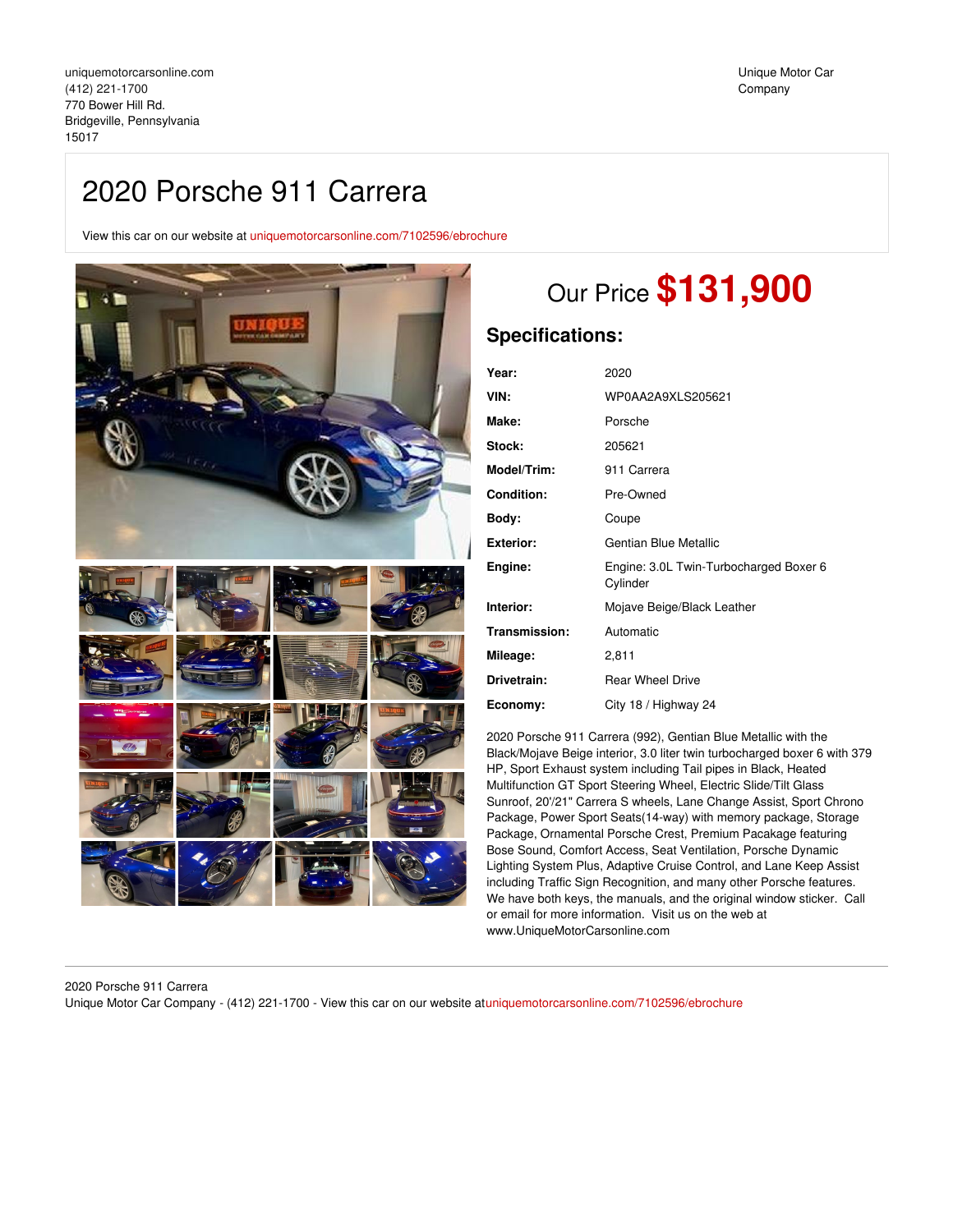

#### 2020 Porsche 911 Carrera

Unique Motor Car Company - (412) 221-1700 - View this car on our website at[uniquemotorcarsonline.com/7102596/ebrochure](https://uniquemotorcarsonline.com/vehicle/7102596/2020-porsche-911-carrera-bridgeville-pennsylvania-15017/7102596/ebrochure)

# **Installed Options**

### **Interior**

- 1 12V DC Power Outlet- 4-Way Sport Seats
- 50-50 Folding Bucket Front Facing Fold Forward Seatback Rear Seat
- 6-Way Driver Seat -inc: Manual Fore/Aft Movement and Manual Rear Seat Easy Entry
- 6-Way Passenger Seat -inc: Manual Fore/Aft Movement and Manual Rear Seat Easy Entry
- Air Filtration- Cargo Features -inc: Tire Mobility Kit- Cargo Space Lights
- Carpet Floor Trim- Cruise Control- Day-Night Auto-Dimming Rearview Mirror
- Delayed Accessory Power- Digital/Analog Appearance- Driver And Passenger Door Bins
- Driver And Passenger Heated-Cushion, Driver And Passenger Heated-Seatback
- Driver And Passenger Visor Vanity Mirrors w/Driver And Passenger Illumination
- Driver Foot Rest- Dual Zone Front Automatic Air Conditioning- Engine Immobilizer
- FOB Controls -inc: Cargo Access and Windows- Fade-To-Off Interior Lighting
- Fixed Front Head Restraints- Fixed Rear Windows- Front Center Armrest
- Front Cupholder- Front Map Lights
- Full Carpet Floor Covering -inc: Carpet Front And Rear Floor Mats Full Cloth Headliner
- Full Floor Console w/Covered Storage, Mini Overhead Console and 1 12V DC Power Outlet
- Gauges -inc: Speedometer, Odometer, Oil Pressure, Engine Coolant Temp, Tachometer, Oil Level, Oil Temperature, Trip Odometer and Trip Computer
- HomeLink Garage Door Transmitter- Illuminated Locking Glove Box
- Interior Trim -inc: Metal-Look Instrument Panel Insert, Metal-Look Door Panel Insert, Metal-Look Console Insert and Metal-Look Interior Accents
- Leather Door Trim Insert- Manual Tilt/Telescoping Steering Column
- Metal-Look Gear Shifter Material Outside Temp Gauge- Partial Leather Seat Trim
- Perimeter Alarm- Power 1st Row Windows w/Driver And Passenger 1-Touch Up/Down
- Power Door Locks w/Autolock Feature- Power Fuel Flap Locking Type
- Proximity Key For Push Button Start Only Redundant Digital Speedometer
- Remote Keyless Entry w/Integrated Key Transmitter, 2 Door Curb/Courtesy, Illuminated Entry and Illuminated Ignition Switch
- Remote Releases -Inc: Power Cargo Access- Sport Leather Steering Wheel
- Trip Computer- Valet Function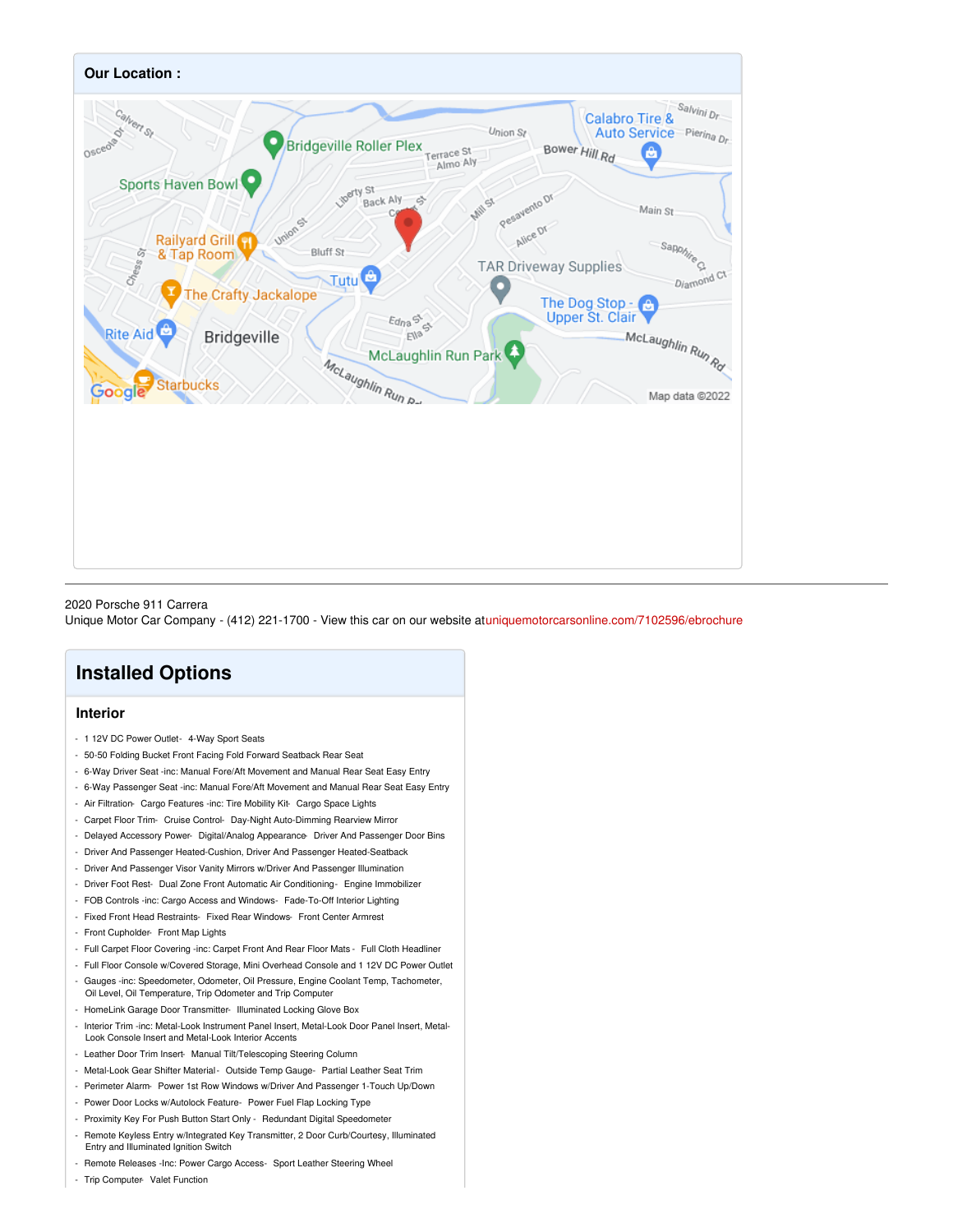#### **Exterior**

- Auto On/Off Projector Beam Led Low/High Beam Daytime Running Auto-Leveling Headlamps w/Delay-Off
- Black Side Windows Trim and Black Rear Window Trim Body-Colored Door Handles
- Body-Colored Front Bumper w/Black Rub Strip/Fascia Accent
- Body-Colored Power Heated Auto Dimming Side Mirrors w/Manual Folding
- Body-Colored Rear Bumper w/Black Rub Strip/Fascia Accent- Clearcoat Paint
- Fixed Rear Window w/Defroster- Galvanized Steel/Aluminum Panels- LED Brakelights
- Light Tinted Glass- Perimeter/Approach Lights- Power Spoiler
- Rain Detecting Variable Intermittent Wipers- Rear Fog Lamps- Tire Mobility Kit
- Tires: 235/40ZR19 Front & 295/35ZR20 Rear -inc: Performance summer
- Wheels w/Silver Accents- Wheels: 19" Front/20" Rear Carrera

#### **Safety**

- 1 12V DC Power Outlet- 4-Way Sport Seats
- 50-50 Folding Bucket Front Facing Fold Forward Seatback Rear Seat
- 6-Way Driver Seat -inc: Manual Fore/Aft Movement and Manual Rear Seat Easy Entry
- 6-Way Passenger Seat -inc: Manual Fore/Aft Movement and Manual Rear Seat Easy Entry
- Air Filtration- Cargo Features -inc: Tire Mobility Kit- Cargo Space Lights
- Carpet Floor Trim- Cruise Control- Day-Night Auto-Dimming Rearview Mirror
- Delayed Accessory Power- Digital/Analog Appearance- Driver And Passenger Door Bins
- Driver And Passenger Heated-Cushion, Driver And Passenger Heated-Seatback
- Driver And Passenger Visor Vanity Mirrors w/Driver And Passenger Illumination
- Driver Foot Rest- Dual Zone Front Automatic Air Conditioning- Engine Immobilizer
- FOB Controls -inc: Cargo Access and Windows- Fade-To-Off Interior Lighting
- Fixed Front Head Restraints- Fixed Rear Windows- Front Center Armrest
- Front Cupholder- Front Map Lights
- Full Carpet Floor Covering -inc: Carpet Front And Rear Floor Mats Full Cloth Headliner
- Full Floor Console w/Covered Storage, Mini Overhead Console and 1 12V DC Power Outlet
- Gauges -inc: Speedometer, Odometer, Oil Pressure, Engine Coolant Temp, Tachometer, Oil Level, Oil Temperature, Trip Odometer and Trip Computer
- HomeLink Garage Door Transmitter- Illuminated Locking Glove Box
- Interior Trim -inc: Metal-Look Instrument Panel Insert, Metal-Look Door Panel Insert, Metal-Look Console Insert and Metal-Look Interior Accents
- Leather Door Trim Insert- Manual Tilt/Telescoping Steering Column
- Metal-Look Gear Shifter Material Outside Temp Gauge- Partial Leather Seat Trim
- Perimeter Alarm- Power 1st Row Windows w/Driver And Passenger 1-Touch Up/Down
- Power Door Locks w/Autolock Feature- Power Fuel Flap Locking Type
- Proximity Key For Push Button Start Only Redundant Digital Speedometer
- Remote Keyless Entry w/Integrated Key Transmitter, 2 Door Curb/Courtesy, Illuminated Entry and Illuminated Ignition Switch
- Remote Releases -Inc: Power Cargo Access- Sport Leather Steering Wheel
- Trip Computer- Valet Function

#### **Mechanical**

- 16.9 Gal. Fuel Tank- 3.39 Axle Ratio
- 4-Wheel Disc Brakes w/4-Wheel ABS, Front And Rear Vented Discs, Brake Assist, Hill Hold Control and Electric Parking Brake
- Automatic w/Driver Control Ride Control Adaptive Suspension
- Battery w/Run Down Protection
- Dual Stainless Steel Exhaust w/Polished Tailpipe Finisher- Electric Power-Assist Steering
- Engine Auto Stop-Start Feature- Engine Oil Cooler
- Engine: 3.0L Twin-Turbocharged Boxer 6 Cylinder- Front And Rear Anti-Roll Bars
- Gas-Pressurized Shock Absorbers- Multi-Link Rear Suspension w/Coil Springs
- Rear-Wheel Drive- Strut Front Suspension w/Coil Springs
- Transmission w/Driver Selectable Mode, Sequential Shift Control w/Steering Wheel Controls and Oil Cooler
- Transmission: 8-Speed Porsche Doppelkupplung (PDK)

## **Option Packages**

### **Factory Installed Packages**

-

 $$2,000$ ADAPTIVE CRUISE CONTROL (ACC)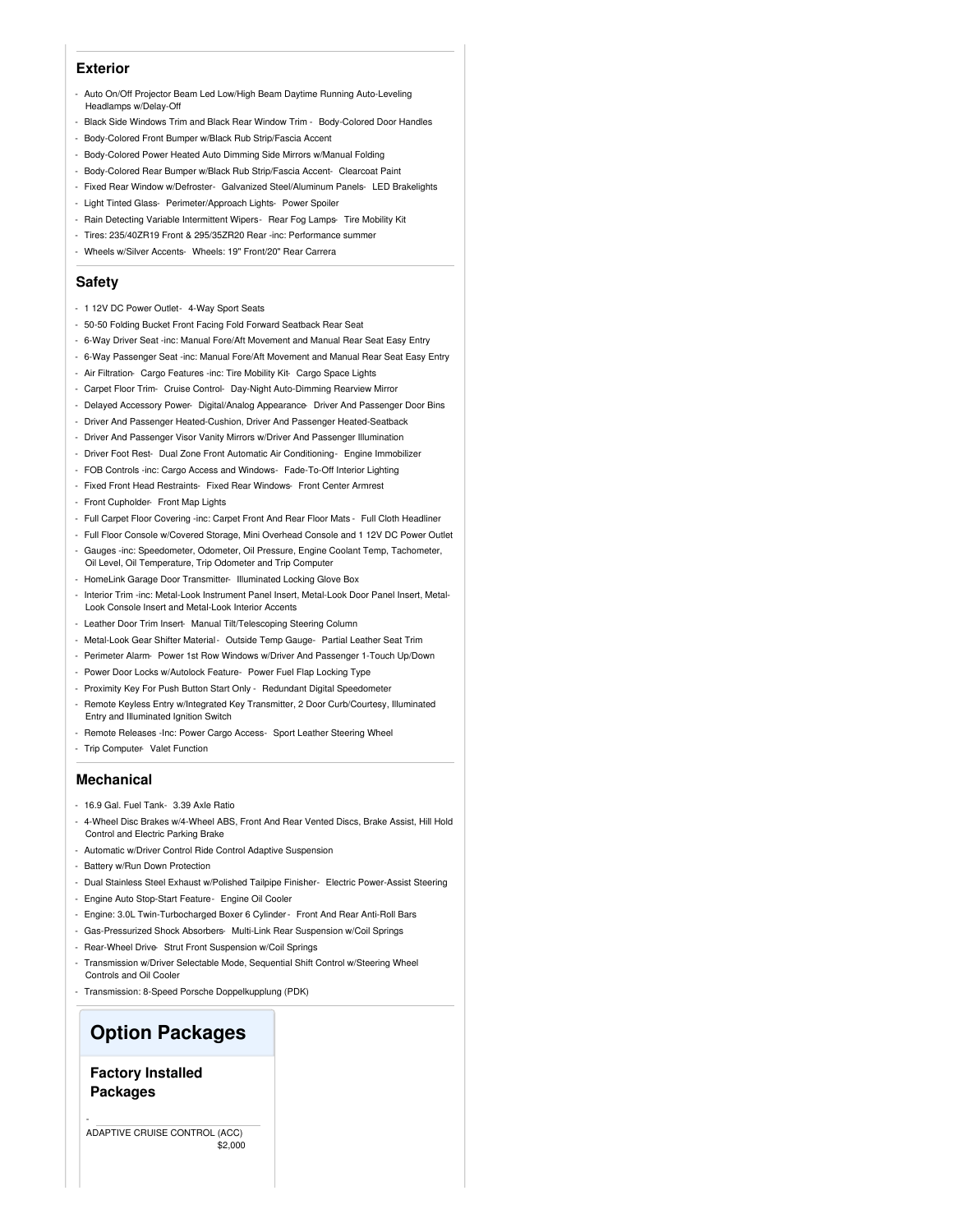| ELECTRIC SLIDE/TILT SUNROOF IN<br><b>GLASS</b><br>\$2,000<br>HEATED MULTIFUNCTION GT SPORT<br>STEERING WHEEL<br>\$590<br>LANE KEEP ASSIST (LKA) W/TRAFFIC<br>SIGN RECOGNITION<br>\$1,220<br>PREMIUM PACKAGE<br>-inc: Porsche Dynamic Light<br>\$5,380<br>System Plus (PDLS+), Seat<br>Ventilation, Comfort Access,<br>Adaptive Cruise Control (ACC),<br>Lane Keep Assist (LKA)<br>w/Traffic Sign Recognition,<br><b>BOSE Surround Sound</b><br>System,<br>SPORT CHRONO PACKAGE<br>\$2,720<br>SPORT EXHAUST SYSTEM<br>W/TAILPIPES IN BLACK<br>\$2,950<br>\$830<br>MOJAVE BEIGE/BLACK, PARTIAL<br>LEATHER SEAT TRIM W/TWO-TONE<br><b>INTERIOR</b><br>\$700<br>14-WAY POWER SPORT SEATS<br>W/MEMORY PACKAGE<br>\$2,330<br>WHEELS: 20" FRONT/21" REAR<br><b>CARRERA S</b><br>-inc: Tires: 245/35ZR20 Front &<br>\$1,790<br>305/30ZR21 Rear<br>\$24,110 | BOSE SURROUND SOUND SYSTEM | \$1,600 |
|----------------------------------------------------------------------------------------------------------------------------------------------------------------------------------------------------------------------------------------------------------------------------------------------------------------------------------------------------------------------------------------------------------------------------------------------------------------------------------------------------------------------------------------------------------------------------------------------------------------------------------------------------------------------------------------------------------------------------------------------------------------------------------------------------------------------------------------------------|----------------------------|---------|
| <b>GENTIAN BLUE METALLIC</b><br>Option Packages Total                                                                                                                                                                                                                                                                                                                                                                                                                                                                                                                                                                                                                                                                                                                                                                                              |                            |         |
|                                                                                                                                                                                                                                                                                                                                                                                                                                                                                                                                                                                                                                                                                                                                                                                                                                                    |                            |         |
|                                                                                                                                                                                                                                                                                                                                                                                                                                                                                                                                                                                                                                                                                                                                                                                                                                                    |                            |         |
|                                                                                                                                                                                                                                                                                                                                                                                                                                                                                                                                                                                                                                                                                                                                                                                                                                                    |                            |         |
|                                                                                                                                                                                                                                                                                                                                                                                                                                                                                                                                                                                                                                                                                                                                                                                                                                                    |                            |         |
|                                                                                                                                                                                                                                                                                                                                                                                                                                                                                                                                                                                                                                                                                                                                                                                                                                                    |                            |         |
|                                                                                                                                                                                                                                                                                                                                                                                                                                                                                                                                                                                                                                                                                                                                                                                                                                                    |                            |         |
|                                                                                                                                                                                                                                                                                                                                                                                                                                                                                                                                                                                                                                                                                                                                                                                                                                                    |                            |         |
|                                                                                                                                                                                                                                                                                                                                                                                                                                                                                                                                                                                                                                                                                                                                                                                                                                                    |                            |         |
|                                                                                                                                                                                                                                                                                                                                                                                                                                                                                                                                                                                                                                                                                                                                                                                                                                                    |                            |         |
|                                                                                                                                                                                                                                                                                                                                                                                                                                                                                                                                                                                                                                                                                                                                                                                                                                                    |                            |         |
|                                                                                                                                                                                                                                                                                                                                                                                                                                                                                                                                                                                                                                                                                                                                                                                                                                                    |                            |         |
|                                                                                                                                                                                                                                                                                                                                                                                                                                                                                                                                                                                                                                                                                                                                                                                                                                                    |                            |         |
|                                                                                                                                                                                                                                                                                                                                                                                                                                                                                                                                                                                                                                                                                                                                                                                                                                                    |                            |         |
|                                                                                                                                                                                                                                                                                                                                                                                                                                                                                                                                                                                                                                                                                                                                                                                                                                                    |                            |         |
|                                                                                                                                                                                                                                                                                                                                                                                                                                                                                                                                                                                                                                                                                                                                                                                                                                                    |                            |         |
|                                                                                                                                                                                                                                                                                                                                                                                                                                                                                                                                                                                                                                                                                                                                                                                                                                                    |                            |         |
|                                                                                                                                                                                                                                                                                                                                                                                                                                                                                                                                                                                                                                                                                                                                                                                                                                                    |                            |         |
|                                                                                                                                                                                                                                                                                                                                                                                                                                                                                                                                                                                                                                                                                                                                                                                                                                                    |                            |         |
|                                                                                                                                                                                                                                                                                                                                                                                                                                                                                                                                                                                                                                                                                                                                                                                                                                                    |                            |         |